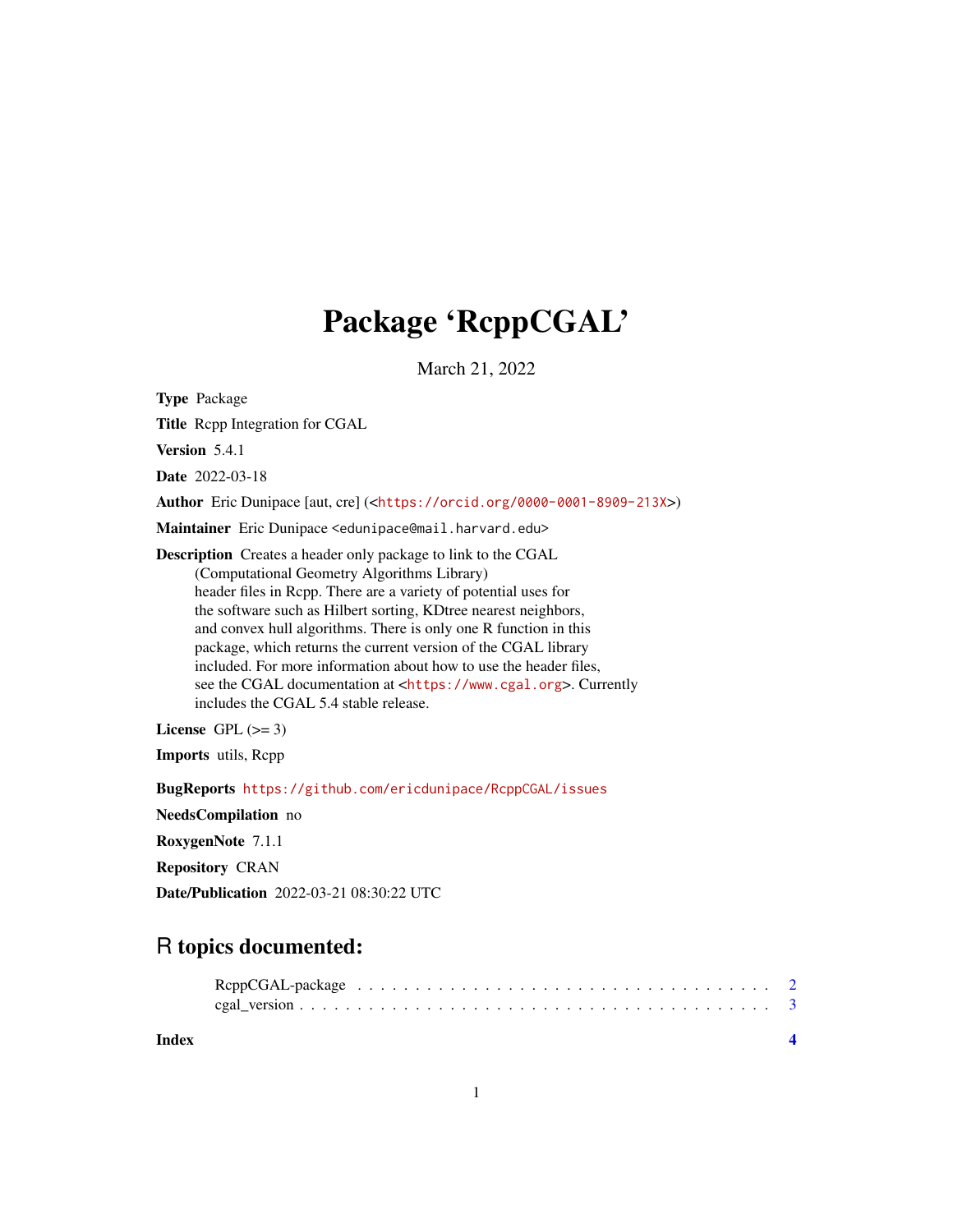<span id="page-1-0"></span>

#### Description

Creates a header only package to link to the CGAL (Computational Geometry Algorithms Library) header files in Rcpp. There are a variety of potential uses for the software such as Hilbert sorting, KDtree nearest neighbors, and convex hull algorithms. There is only one R function in this package, which returns the current version of the CGAL library included. For more information about how to use the header files, see the CGAL documentation at <https://www.cgal.org>. Currently includes the CGAL 5.4 stable release.

#### Author(s)

Maintainer: Eric Dunipace <edunipace@mail.harvard.edu> [\(ORCID\)](https://orcid.org/0000-0001-8909-213X)

#### References

The CGAL Project. (2022). CGAL User and Reference Manual (5.4). Retrieved from <https://doc.cgal.org/5.4/Manual/packa

#### See Also

Useful links:

## End(Not run)

• Report bugs at <https://github.com/ericdunipace/RcppCGAL/issues>

#### Examples

```
## Not run:
# To use this in a C++ file make sure you add an appropriate
# dependency in your header C++ code. Make sure to use CGAL/basic.h
#include <Rcpp.h>
// [[Rcpp::depends(RcppCGAL)]]
#include <CGAL/basic.h>
// function code
```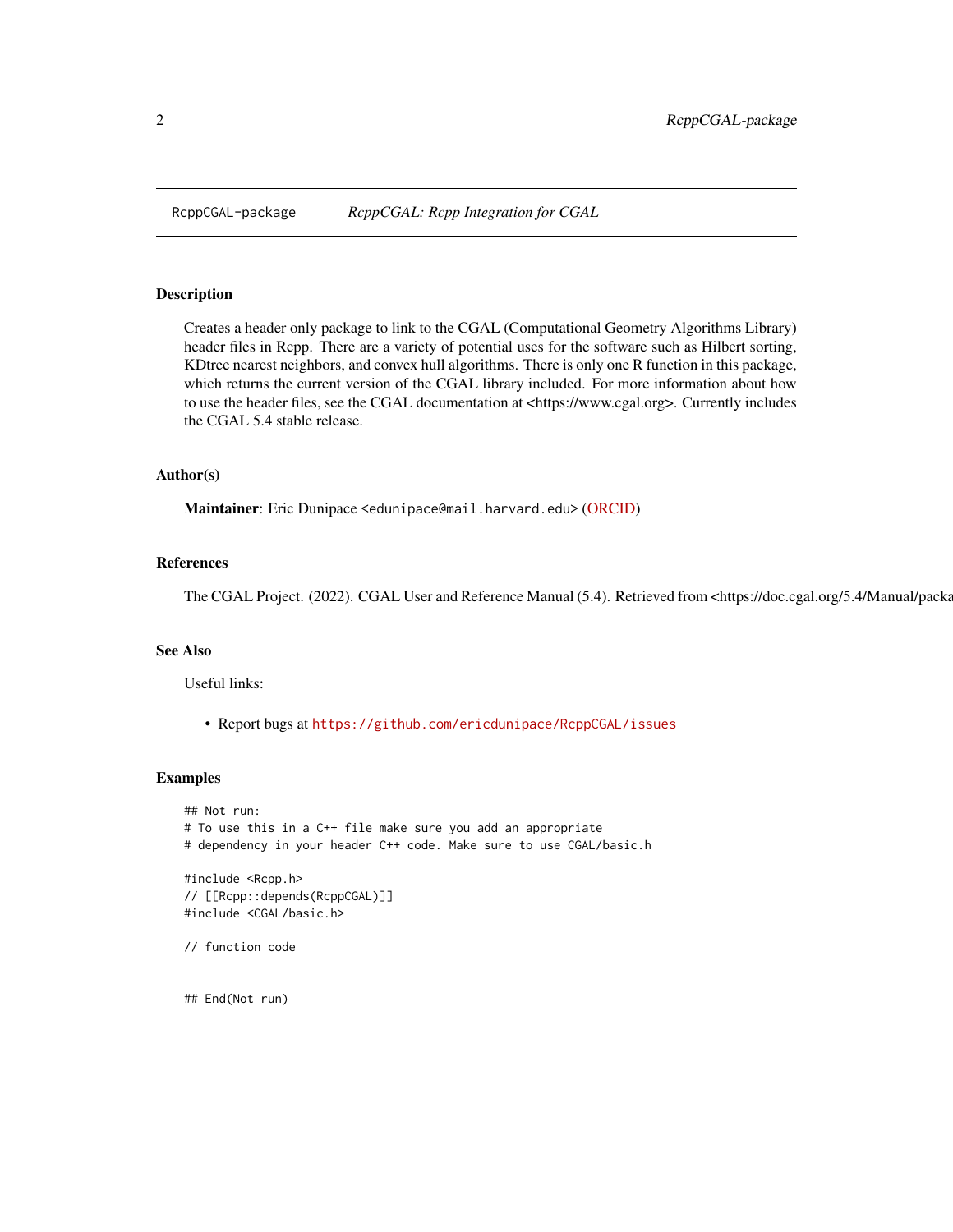<span id="page-2-0"></span>

## Description

Return CGAL version

## Usage

cgal\_version()

#### Value

prints the CGAL version of the package